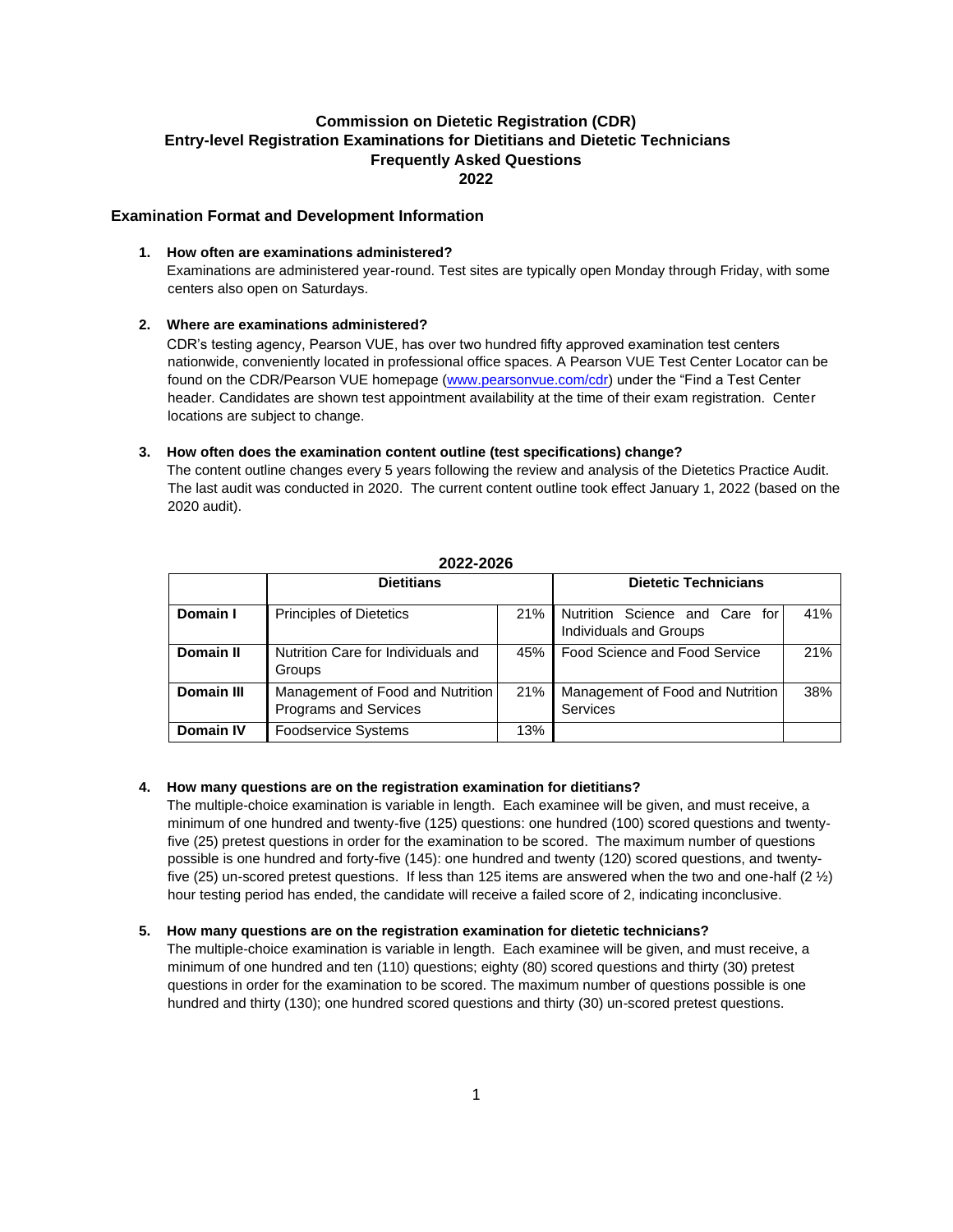### **6. What is computer adaptive testing (CAT)?**

Computer adaptive testing (CAT) is a specific type of computer-based testing. An adaptive test is commonly shorter than a traditional paper-and-pencil test. CAT also results in more measurement efficiency as it administers questions that provide the most information about the examinee's competence.

# **Examination Authorization and Fee Payment**

**7. How long after candidates complete registration eligibility requirements (academic and supervised practice) will it take to be authorized to test?** 

The entire process, from the time CDR receives the candidate eligibility information to the time the candidate receives the Pearson VUE Authorization to Test email will be less than a week.

#### **8. How much is the examination fee?**

The examination fee for dietitians is \$200 and \$120 for dietetic technicians.

#### **9. Does the authorization to take the examination expire?**

Yes. Authorization to test expires after the test is taken or one year after receipt of the Authorization to Test email (whichever occurs first). This means that examinees have 365 days from receipt of the Authorization to Test email from Pearson VUE to schedule, pay, and complete the examination. If examinees take the test and are unsuccessful, they must contact CDR in order to re-establish eligibility to take the test again. It is important to note that some employers and licensure boards may establish shorter limits on the testing authorization period.

## **Examination Experience**

#### **10. How much time do candidates have to complete the examination?**

Examination testing appointments are three (3) hours; two and one-half (2 ½) hours to take the examination, twenty (20) minutes to complete an introductory tutorial, and ten (10) minutes to complete the post examination survey. The timer/clock will begin with question one of the examination. Candidates will have two and one-half (2 ½) hours to complete the examination once the timer/clock begins. The examinee will have the option to hide the clock during the examination. Examination candidates must respond to the minimum number of examination questions (125) in order for the exam to be scored. If the candidate does not respond to the minimum number of questions within the time allowed (two and one-half (2 ½) hours), the examination will shut down and the exam will be scored as a failure, since it was inconclusive. Please see the answer to Question 5 for more information.

## **11. Are candidates given an opportunity to become familiar with the computer before beginning the test?**

Yes. Exam candidates can take a tutorial on the computer prior to beginning the actual examination. This tutorial includes detailed instructions on taking the computerized examination and provides an opportunity to respond to practice questions. In addition, prior to the exam appointment, there is a practice test available at www.pearsonvue.com/CDR for candidates to download to experience the navigation of exams and use of the on-screen calculator.

## **12. Will a calculator be provided at the test center?**

Yes. An on-screen calculator is included in the exam and is the preferred calculator. A simple, handheld test center calculator can be issued to the candidate, upon request. Candidates are not permitted to bring their own calculator. The calculator (either version) should be examined and tested by the candidate prior to the beginning of the examination.

#### **13. Are the test questions in multiple-choice format?**

Yes. Each question has four answer options.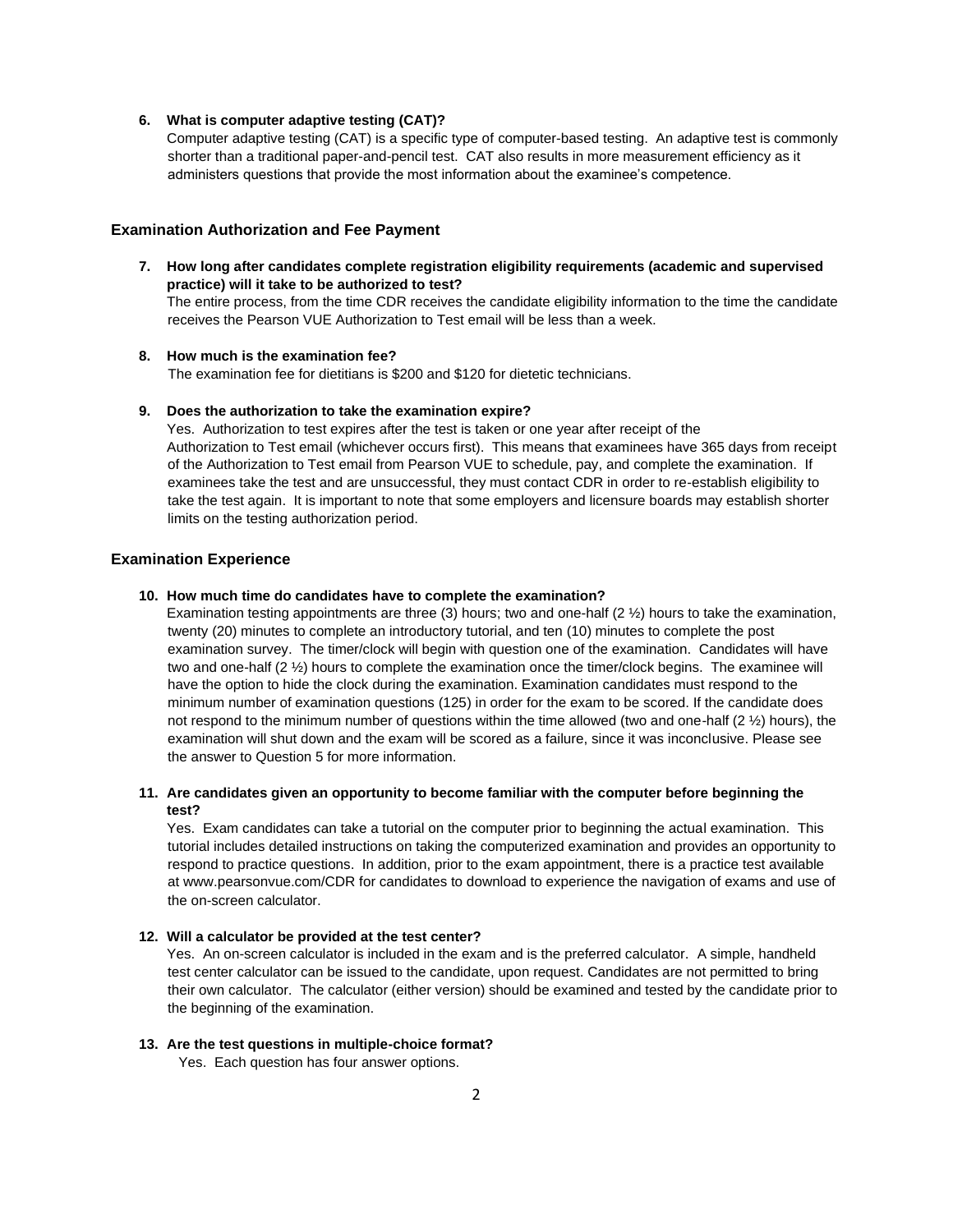### **14. Are the test questions numbered?**

Yes. The examination questions are numbered.

**15. Are candidates allowed to change question responses, skip questions, or review question responses?** 

No. Each question requires a response in order to continue the examination process. Once a candidate answers a question and continues to the next question, the candidate is not permitted to review or change previous examination questions/responses.

**16. Why are there more pretest questions on the registration examination for dietetic technicians than the registration examination for dietitians?** 

It is important that new questions be pre-tested for both examinations on a regular basis. The registration examination for dietetic technicians was only administered once per year until 1996 and coupled with a small examinee volume reduced the number of pretest questions administered each year. With computerized testing and year-round administration, CDR has been able to pretest more questions and increase the bank of questions.

# **Examination Scheduling, and Test Center Issues and Protocols**

# **17. How should I report scheduling problems?**

Contact Pearson VUE's Candidate Service Center at 888-874-7651, if there is a problem or difficulty experienced during the scheduling process.

**18. How should I report onsite testing problems?** 

If there is a problem or technical difficulty during testing, please notify the test center personnel/ proctor immediately. Candidates are responsible for following the instructions for notifying the proctor of a testing problem.

# **Special Accommodations**

## **19. Does CDR make special accommodations for examinees with disabilities?**

Yes. Reasonable accommodations for candidates with disabilities, provided appropriate medical documentation is submitted with the request for special testing accommodations, will be made. Refer to the Handbook for Candidates (page 3, Testing of Candidates with Disabilities) for specific documentation requirements. All evaluations will be done by Pearson VUE staff who are knowledgeable about the Americans with Disabilities Act.

# **Study Guides**

**20. Are there any other materials available to assist candidates in preparing to write the examination?**  CDR publishes two study guides; Study Guide for the Registration Examination for Dietitians and Study Guide for the Registration Examination for Dietetic Technicians. Both study guides include a comprehensive study outline, list of references and a practice examination. A practice examination is provided in both hard copy and online versions. The online version has been designed to simulate the actual computerized examination.

CDR does not endorse any particular preparation program or offering but does encourage prospective credentialed practitioners to use a variety of resources that reflect their learning styles and needs. Purchasing a certification preparation product is NOT required and CDR does not guarantee that an individual will pass based on the purchase of a certification preparation product.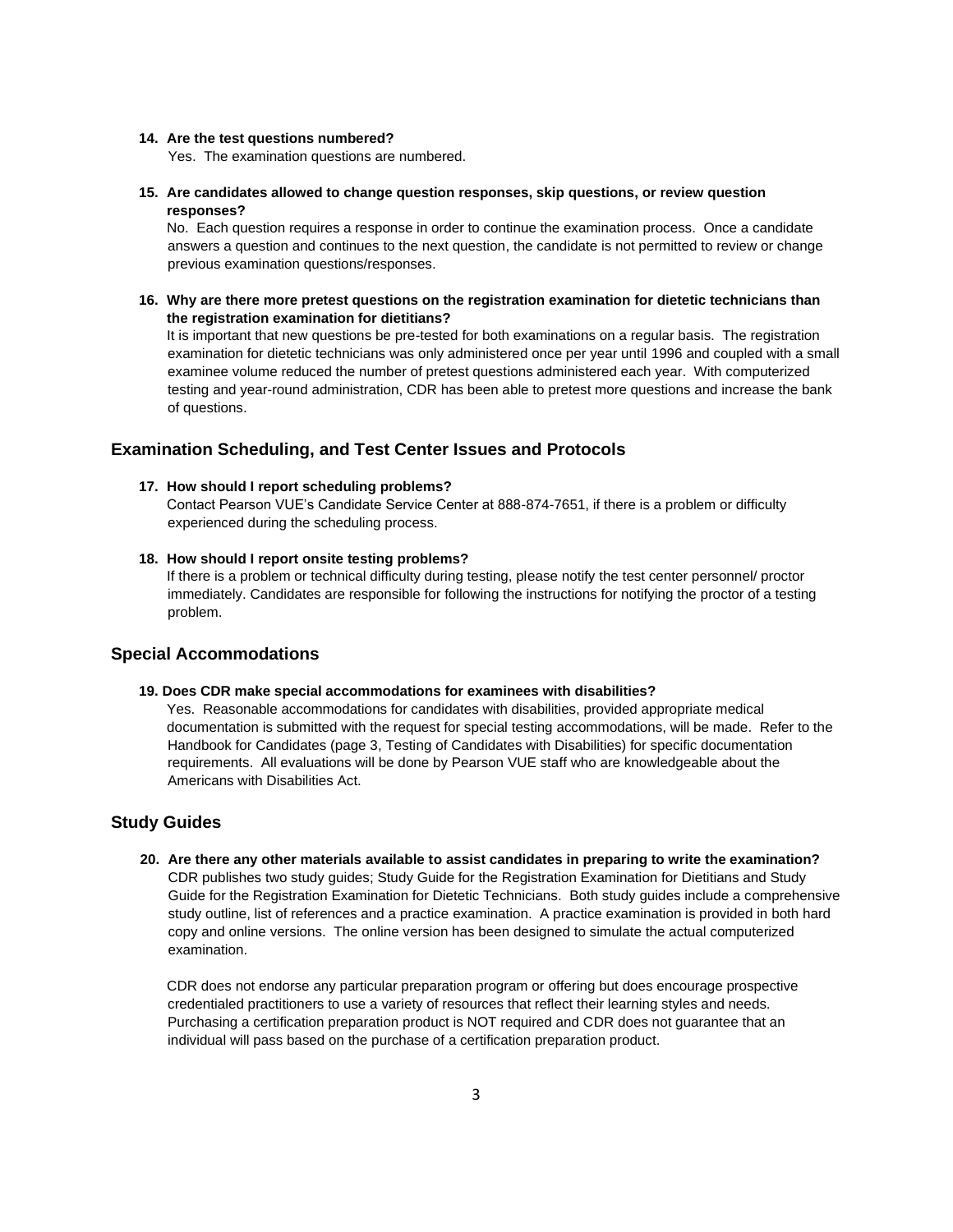## **Score Reports: Candidates**

**21. When do examination candidates receive their score report?**  Score reports are distributed to examinees as they leave the test center.

#### **22. What information is included on the candidate score report?**

The score report includes the candidate's scaled score and the scaled score required to pass the examination. In addition, the score report will also document the candidate's scaled sub-scores.

| <b>Sub-Score Titles</b>                      | <b>Registration Examination</b><br>for Dietitians | <b>Registration Examination for</b><br><b>Dietetic Technicians</b> |  |  |  |  |  |
|----------------------------------------------|---------------------------------------------------|--------------------------------------------------------------------|--|--|--|--|--|
| <b>Food and Nutrition</b><br><b>Sciences</b> | Domains I and II                                  | Domains I                                                          |  |  |  |  |  |
| Food Service<br>Systems/ Management          | Domains III and IV                                | Domains II and III                                                 |  |  |  |  |  |

| January 1, 2022 to December 31, 2026 |  |  |  |  |
|--------------------------------------|--|--|--|--|
|--------------------------------------|--|--|--|--|

#### **23. What is the minimum passing scaled score?**

The minimum scaled score required to pass the examination is twenty-five on a scale of one to fifty.

**24. If a candidate decides to stop the examination before responding to the minimum number of questions required to make a pass/fail decision, will the candidate's score be reported as a "fail?"**  No. If a candidate chooses to stop the examination before answering or not responding to the minimum number of questions required to make a pass/fail decision, the examination will not be scored. The candidate will receive a form documenting their decision to quit the examination. The candidate must contact CDR to be reauthorized to test. No refunds will be provided.

# **Score Reports: Academic Programs**

#### **25. Do dietetics education program directors receive institutional score reports?**

Yes. Program directors receive institutional reports in February and August of each year. The institutional score report includes scaled scores for program graduates, percentile ranks, national mean scores, institutional examinee mean scores, and scaled sub-scores. Examination candidate names are only included if the candidate previously authorized release of scores with the candidate name.

#### **Examination Reauthorization**

## **26. How soon can unsuccessful candidates retake the registration examination?**

Following an unsuccessful examination attempt, candidates are allowed to retest after forty-five calendar days. They must reauthorize with CDR and pay the current examination fee. Candidates may reauthorize and reschedule before the forty-five day wait period is over, but the examination appointment itself needs to occur on or after day 46.

#### **27. Under what conditions must the candidate reauthorize with CDR?**

The candidate must reauthorize to test (See page 2 of the *Handbook for Candidates* for instructions on reauthorizing.):

- **a** When the candidate fails the examination;
- **b** When the candidate's one-year authorization period ends;
- **c** When the candidate fails to cancel the testing appointment within the specified timeline;
- **d** When the candidate arrives late for the scheduled testing appointment; or
- **e** When the candidate does not complete the examination during the testing appointment.